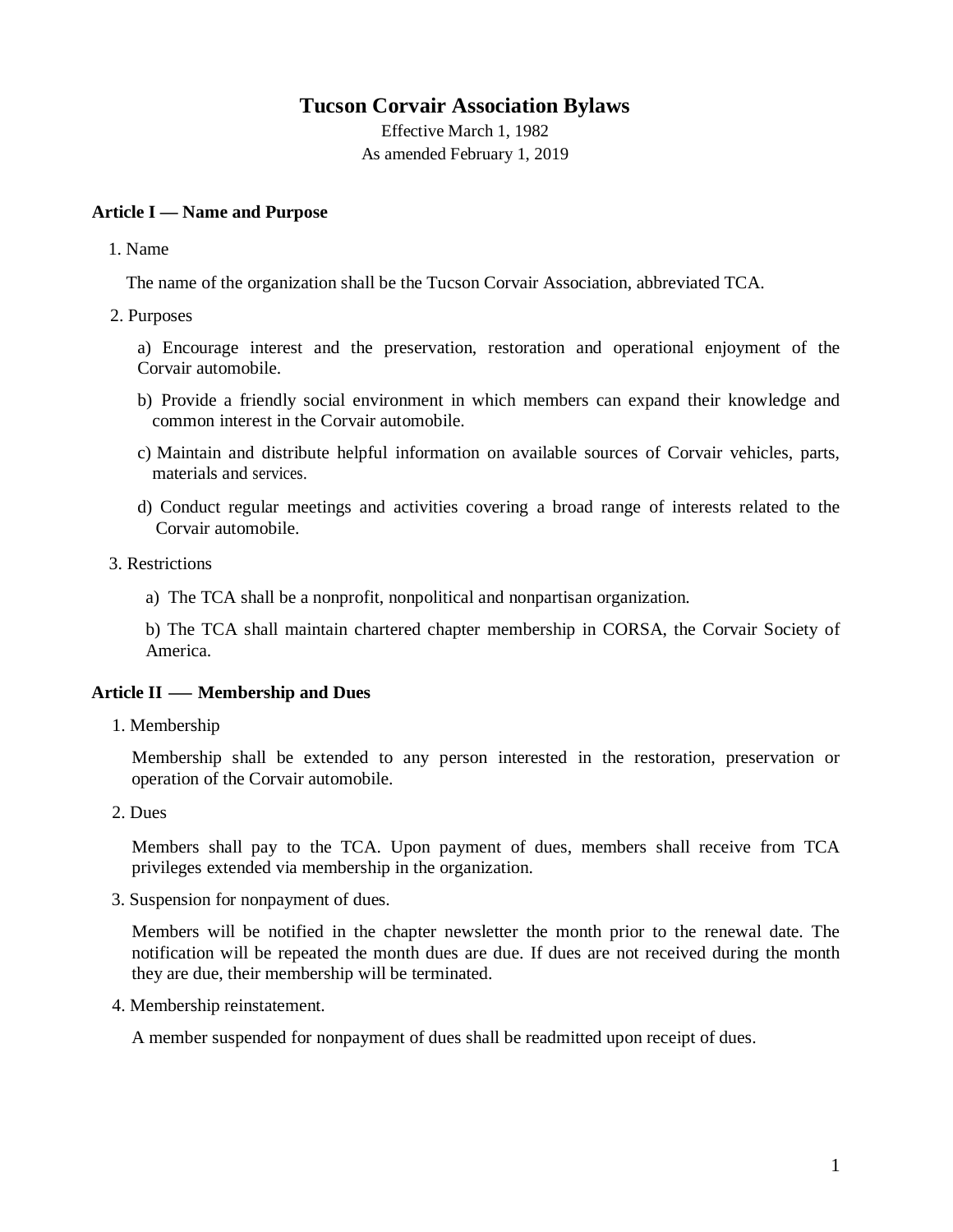# **Article III — Officers and Board of Directors**

1. Officers

Officers of the TCA will be the President, Vice President, and Treasurer.

The policy making body of the TCA shall be the Club officers.

### **Article IV- Elections**

1. Elections

Election of officers shall take place during the February meeting of the TCA. The new officers shall assume their duties on the first day of March.

3. Vacancies

Officer vacancies will be filled by appointment by the President and announced in the TCA newsletter. These appointments are subject to the approval of a majority vote of the membership at the next regular meeting.

# **Article V - Duties**

- 1. President: The president shall manage the affairs of the Club and responsible for communicating with the general membership, and shall perform all other duties usually pertaining to the office.
- 2. Vice President: The Vice President shall assume the duties of the President in the absence of the President. He shall the activity arm of the Club.
- 3. The Treasurer shall maintain an accurate record of all of the monies received and disbursed. An annual financial report shall be published in the newsletter. This reporting period will cover the months of January through December of the previous year. The Treasurer shall also be responsible of maintaining the Club's non-profit status with the Corporation Commission of the State of Arizona.

# **Article VI - Meeting and Activities**

1. Meetings

Meetings shall be held as directed by the President. A general meeting shall be held in the month of February of each year to elect officers for the seceding year.

2. Activities

The Vice President shall be responsible of organizing any activities that Club sponsors or in which it will participate.